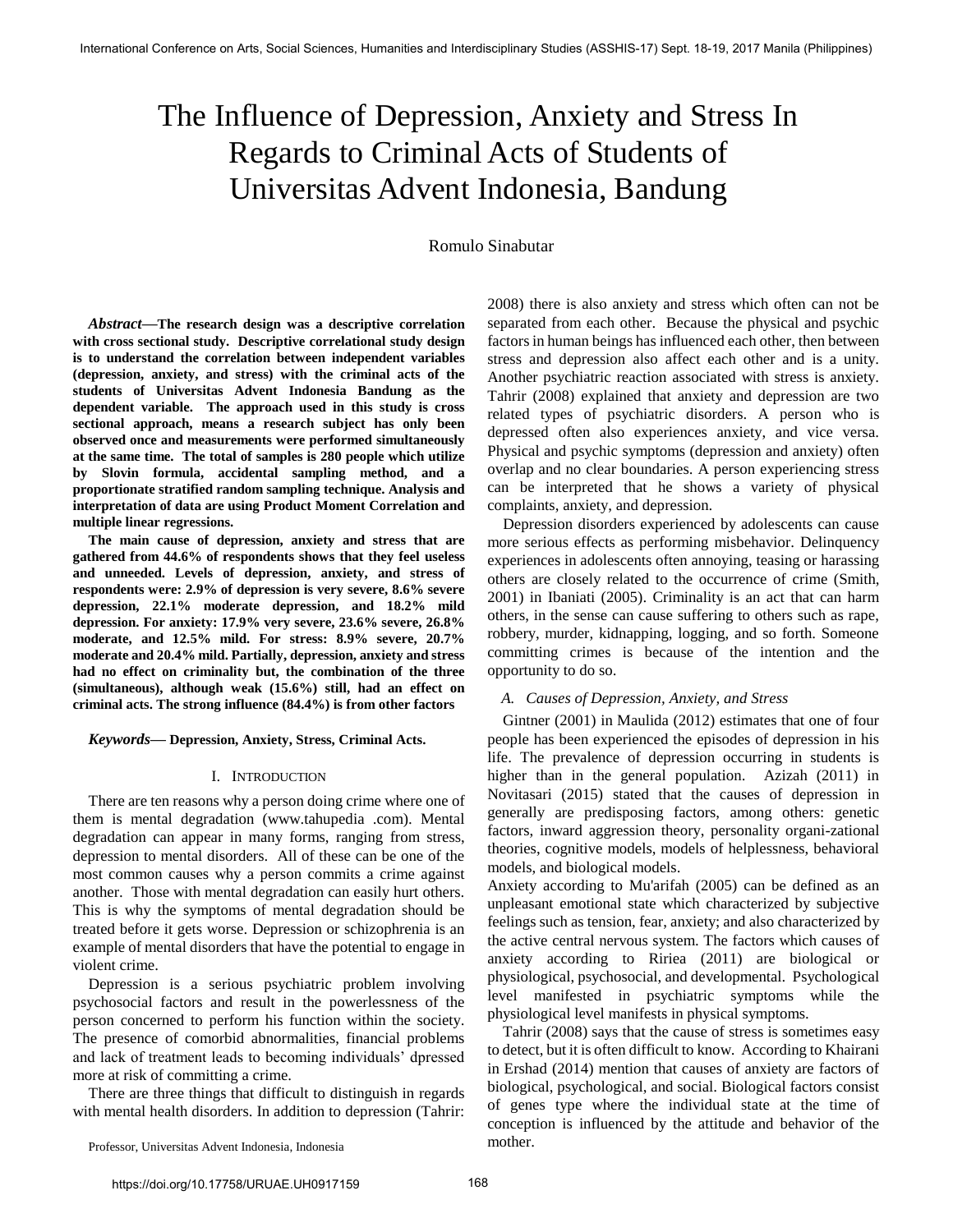## *B. Criminal Acts*

Criminal comes from the word "crimen" which means criminality. Mushar (2015) explains the definition of crime is viewed in many ways. Jurisdictionally, a crime means any criminal conduct of human being and subject to criminal law. In terms of criminology, any actions that are not approved by society are defined as crimes. This means that any actions that are anti-social and harmful and irritating the community in criminology can be regarded as a crime. Factors causing criminality such as theft or robbery are endogenous and exogenous factors. Margaretha says that criminal acts occurs when a person violates the law either directly or indirectly, or a form of negligence that can result in punishment. Davies, Hollind, & Bull (2008) in Margaretha said that in a moral perspective where behavior can be called a crime if it has two factors: 1) mens rea (existence of intention to conduct behavior), and 2) actus Reus (behavior implemented without coercion from others).

# *C. Relationship of Depression, Anxiety and Stress with Criminal Acts*

Depressed people are three times more likely to commit violent crimes. Depression is the most common mental health condition. The research in Sweden crime and medical data found that depression is associated with an increased risk of a person committing violent crime [\(http://www.nhs.uk\)](http://www.nhs.uk/). Several other studies have found a link between aggressive behavior and violence with depression. Modestin et al., in Stephani (2015) mentioned that the existence of affective disorder can be a risk factor of criminal behavior. This study used 261 male patients who had been treated at least once in a psychiatric facility. All these patients were diagnosed with bipolar affective disorder or with mild, severe or intermittent depression. They mentioned that patients with affective disorders were more likely to commit a crime than those who did not suffer from the disorder by a ratio of 42% affective disorder patients and 31% of people who had no affective disorder.

People with depression tend to behave roughly and not easily control their emotions. This is because people with depression have a distraction to accept reality so they do not feel that their actions are rude and threatening to others. Usually violence is committed to people close to them. According to Karidiff in Stephanie, Natasha and Djuanda (2016), people with depression are very dependent on their family and from that family; the most at risk of becoming a victim of violence is the mother, if the person depressed is a spouse or a son. From studies conducted on patients in mental hospitals who have committed acts of violence, 65% of their victims are family.

# *D. Statement of the Problem*

With the research background and conceptual framework as described above, the formulation or identification of the problem can be stated as follows:

- a. What is the data profile of respondent related to this research?
- b.What are the factors that cause people to get depressed, anxious and stressed?
- c. What is the level of depression, anxiety and stress which experienced by students at UNAI Bandung?
- d.What can be done to prevent depression, anxiety and stress?
- e. What are the criminal actions that occurred in the UNAI environment and how to overcome or to reduce it?
- f. What is the relationship between depression, anxiety and stress with criminal acts either partially or simultaneously?

How the influence of depression, anxiety and stress in is regards to criminal acts either partially or simultaneously?

### II. RESEARCH METHODOLOGY

The research design is descriptive correlation with cross sectional study approach. The study of descriptive correlational design is to understand the correlative relationship between variables; independent variables are depression, anxiety and stress with dependent variable is criminal act by student of Universitas Advent Indonesia Bandung. The approach used in this research is cross sectional approach meaning research subject only found once and measurement done simultaneously at the same time (Notoatmojo 2010 in Aulia 2012). In this study, researchers wanted to know what the effects of depression are, anxiety and stress in regards to criminal acts of students of the Universitas Advent Indonesia, Bandung.

The independent variables are Depression (X1), Anxiety (X2), and Stress (X3) while the dependent variable is Criminal Acts. Depression variables suggest more conditions than a state of sadness, when a person's depression conditions to cause disruption of daily social activities then it are called a depressive disorder. The variables were measured by survey using a certain questionnaire with Likert scale (1- 5) and results are processed and categorized by ordinal scale. Anxiety is a psychiatric state filled with worries and fears about something that might happen, both with regard to limited issues and strange things. Measurements were made by interviewing patients who used questionnaires in a structured manner. Scale size: ordinal

Stress is a form of tension from the physical, psychological, emotional and mental. This form of tension affects the daily performance of a person. Measurements were made by interviewing patients who used questionnaires in a structured manner. Scale size: ordinal. While criminality is an act done by a person addressed and can harm others. Someone commits a crime because of the intention and the opportunity to do so.

#### *A. Research Instruments*

The first instrument is the data respondent which conducted by the researcher. This instrument to get a picture of the characteristics of respondents covering age, sex, education level, faculty/program study, respondent's position in the family, age of parent, parent's education, parent's job, and parent's income per month. The second instrument is to measure depression, anxiety and stress. The size of depression was adopted.

TABLE I: STANDARDIZE THE LEVEL OF DEPRESSION, ANXIETY, AND

| <b>STRESS</b> |                   |                |               |
|---------------|-------------------|----------------|---------------|
| Level         | <b>Depression</b> | <b>Anxiety</b> | <b>Stress</b> |
| Normal        | $0 - 9$           | $0 - 7$        | $0 - 14$      |
| Mild          | $10 - 13$         | $8 - 9$        | $15 - 18$     |
| Moderate      | $14 - 20$         | $10 - 14$      | $19 - 25$     |
| Severe        | $21 - 27$         | $15 - 19$      | $26 - 33$     |
| Very Severe   | >28               | >20            | >34           |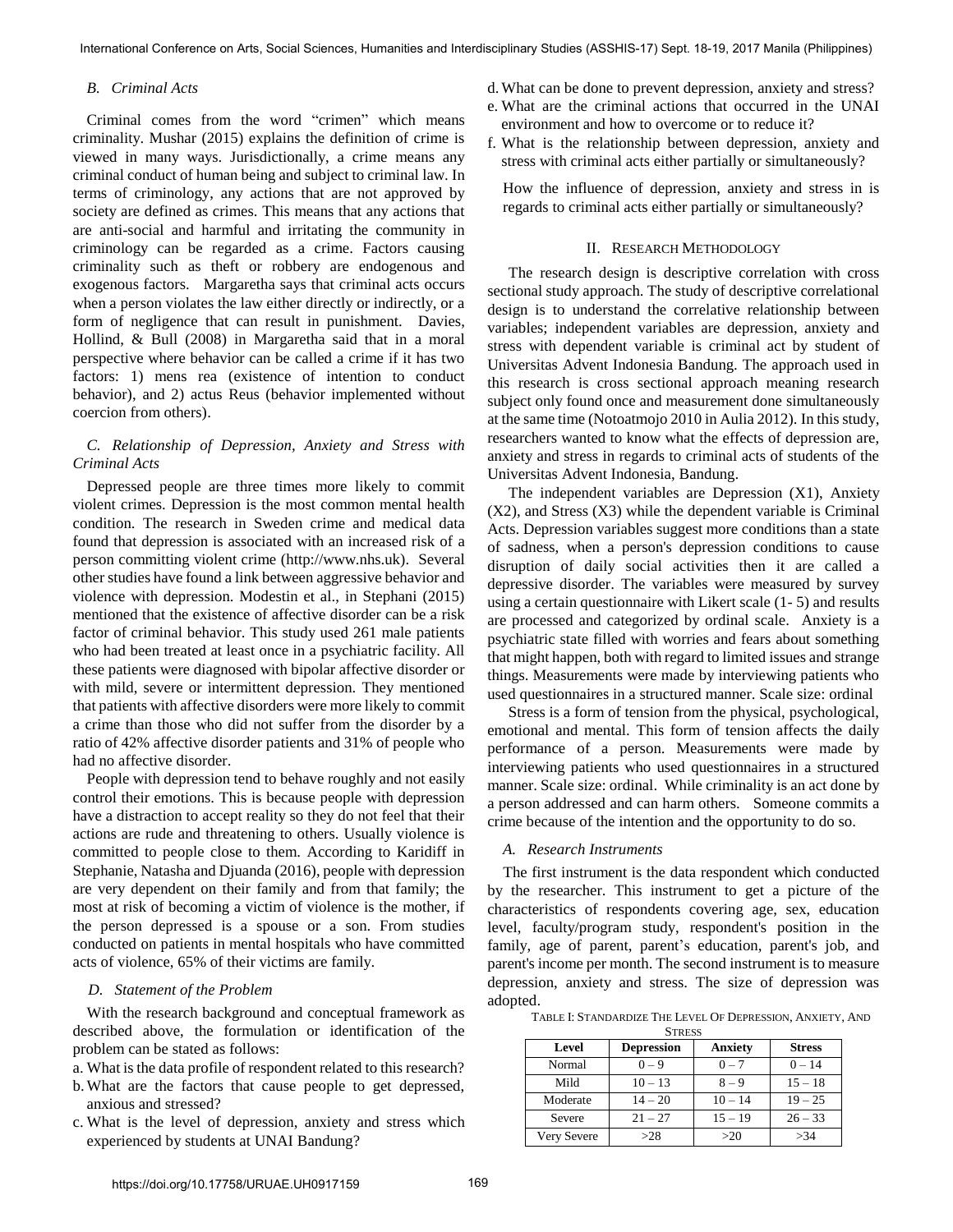## III. RESULTS

- a. There are 40.00% of respondents are the eldest in the family and 28.21% as the youngest child. 15.71% of respondents have a large family means over 5 and up to 11 brothers. Majority education of parents is high school level (60.00%). Most of them are self-employed 37.86%, farmers are 24.64% and employees are 22.50%. Monthly income of parents indicates that 58.57% is less than Rp 4 million; while the range of 4 - 8 millions is 29.64%.
- b.The main causes of depression, anxiety and stress are feeling useless and unnecessary (44.6%), feeling uninterested in the opposite sex (42.5%), finding it difficult to do the usual things (37.7%), and often having trouble sleeping on night (31.4%).
- c. Depression: 2.9% who suffered very severe, 8.6% experienced severe, 22.1% had moderate, and 18.2% had mild; The anxiety: 17.9% experienced very severe, 23.6% experienced severe, 26.8% experienced moderate, and 12.5% experienced mild and only 19.3% who do not experience feelings of anxiety; Levels of stress: 1 person who experienced heavy severe, 8.9% experienced severe, 20.7% experienced moderate, and 20.4% mild, and 49.6% are still normal or not experiencing stress.
- d.There are 20.35% of the respondents can not overcome or prevent depression, anxiety and stress.
- e. The level of criminal acts in the respondent's environment is showing the seriousness (50.4%), the insecurity if the nightclub (41.8%), the criminal acts are teenagers and adults simultaneously (72.9%), often happens is destruction and theft (66.8%); Provide high disciplined, sanctions and penalties is very effective 36.4%; supervision of student activities on a regular basis also needs to be improved 31.4% very effective; enforcing a curfew for students also needs to be done where the figures show that 74.7% is very effective.
- f. Partially found that depression, anxiety and stress have no effect on the crime. But as simultaneously found that depression, anxiety and stress have a significant influence although weak (15.6%) against crime. While the strong influence (84.4%) is from other factors.

# IV. DISCUSSION AND CONCLUSIONS

# *A. Characteristic of Respondents*

By the distribution of questionnaires found that the characteristics of respondents will stated as follows. Male sex is 48.57% while women are 51.43%; Ages of respondents are range 19 years 41.07%, 20 years is 21.43% and 21 years is 16.79%; The results also showed that 40.00% of respondents were the eldest in the family and 28.21% as the youngest children; 15.71% of respondents have a large family over than 5 and up to 11 brothers; Most formal education of parent is less than high school level (60.00%) and undergraduate degree is 32.14%; The occupation of parents is: self-employed 37.86%, farmers and employees respectively are 24.64% and 22.50%; Parents'income shows that 58.57% less than Rp 4,000,000; while the range of 4 - 8 millions is 29.64%.

## *B. Factors Causing Depression, Anxiety and Stress*

The results of the study found that the causes of depression, anxiety and stress can be seen in the following description: Feel lackluster and sad is 2.5%, often 17.5% and sometimes as much as 71.1%; Have trouble sleeping at night is 8.9%, often 22.5% and sometimes as much as 45.0%. Feeling tired for no reason is 2.9%, tired without clear causes and as much as 20.0%; It's hard to do the usual things as much as 2.1%, often is 34.6% and sometimes as much as 37.1%; Feeling uneasy and unable to calm down as much as 3.9% and sometimes feel restless as much as 63.2%; Feeling hopeless about the future as much as 2.1% and sometimes feel no hope is 32.1%; Feel useless and unneeded as much as 3.9%; Feeling not interested in the opposite sex as much as 6.8%. Based on the tabulation result from respondent data indicates mean value of 3.11. Thisvalue means that respondents often feeling experience that cause depression, anxiety and stress.

# *C. Levels of Depression, Anxiety and Stress of UNAI Students*

Based on the tabulation results found that the level of depression, anxiety, and stress can be seen on the explanation, among others: there are 8 people (2.9%) who suffered severe depression, 24 people (8.6%) suffered severe depression, 62 people (22.1%) had moderate depression, and 51 people (18.2%) had mild depression. But there are 135 people (48.2%) are not depressed. The anxiety condition of the respondents, namely: 50 people (17.9%) experienced severe anxiety, 66 people (23.6%) experienced severe anxiety, 75 people (26.8%) experienced moderate anxiety, and 35 people (12.5%) experienced mild anxiety. However, 54 people (19.3%) were not anxious. While the stress level of respondents, among others: 1 person who experienced very severe stress, 25 people (8.9%) experienced severe stress, 58 people (20.7%) experienced moderate stress, and 57 people (20.4%) experienced mild stress, and 139 people (49.6%) did not experience stress.

# *D. Prevent Depression, Anxiety and Stress*

According to the results of data processing found that about 20.35% can not overcome or prevent depression, anxiety and stress. The results show how to prevent depression, anxiety and stress, can be seen as follows: An irritable person indicates that 51.0% of respondents can not control their own emotions; do not like being arranged 48.9%; there are 20.0% said they did not like the new environment; 22.2% did not feel at home; 27.9% of respondents have and desire to avenge their resentment; 18.2% of respondents who do not like group work; 6.4% of respondents who did not like his family; 6.4% do not want to care about the difficulties experienced by the family; 20% of respondents unable to control themselves; 17.9% of respondents said that in their families there were frequent quarrels; 15.3% of respondent's shows very less com-munication between parent and child; A total of 12.5% of respondents said that in their families rarely do worship; 12.1% do not seem to care though often go home late at night; The respondent's personal opinion is often not appreciated; it is stated by 25% of respondents. And there are 7.8% of